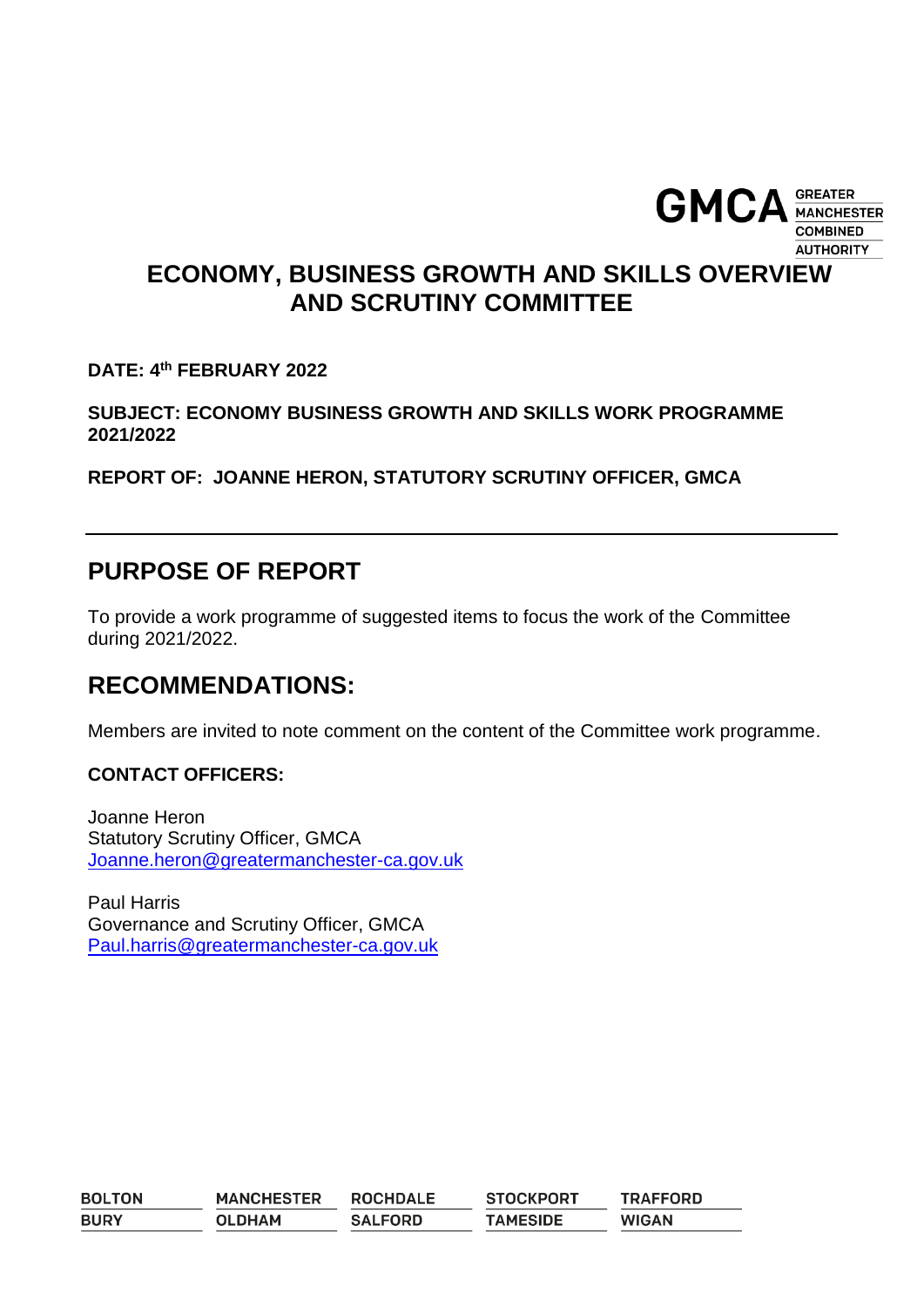#### **Equalities Impact, Carbon and Sustainability Assessment:** n/a

**Risk Management** n/a

**Legal Considerations** n/a

**Financial Consequences – Revenue** n/a

**Financial Consequences – Capital** n/a

Number of attachments to the report: none

Comments/recommendations from Overview & Scrutiny Committee

The report seeks comments from Overview and Scrutiny Members

#### **Background Papers**

Report to the Economy, Business Growth and Skills Overview and Scrutiny Committee on 14<sup>th</sup> January 2022.

#### **Exemption from call in**

Are there any aspects in this report which means it should be considered to be exempt from call in by the relevant Scrutiny Committee on the grounds of urgency? No

*GM Transport Committee*

#### **Not required**

Overview and Scrutiny Committee

#### **To be considered at economy Business Growth and Skills Overview and Scrutiny Committee on 4th February 2022**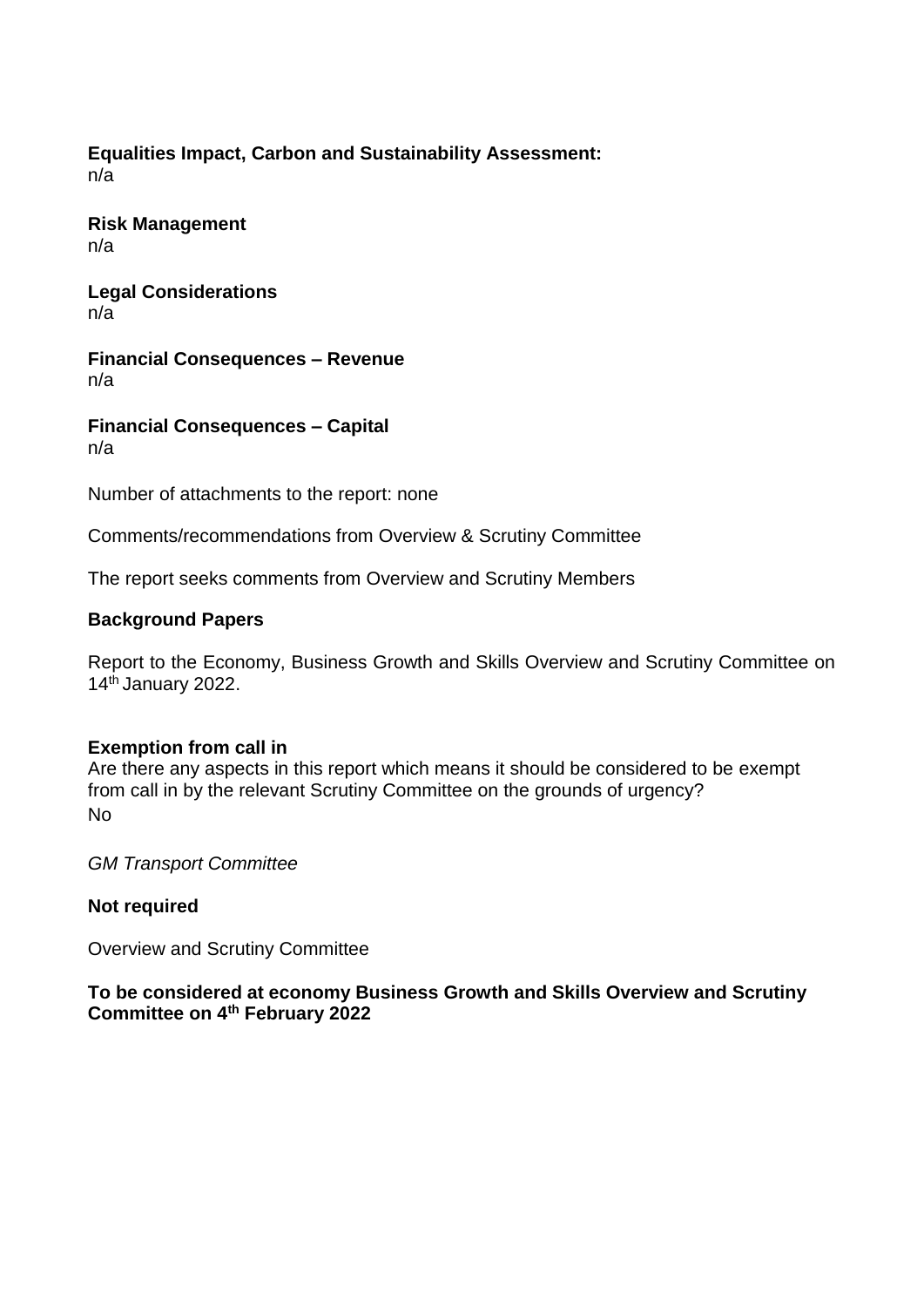#### **2021/22 COMMITTEE WORK PROGRAMME**  FOR ECONOMY, BUSINESS GROWTH AND SKILLS SCRUTINY

The table below sets out the Economy, Business Growth & Skills Scrutiny's work programme for the full meeting for Members to develop, review, and agree. It is important that over the next 12 months, the work programme has enough space for consideration of relevant Covid recovery plans and is focused on reducing risks, increasing resilience and ultimately building back better.

This is a 'live' document and will be reviewed and, if necessary, updated at each meeting to ensure that the Committee's work programme remains current.

For information, those items considered previously to Economy, Business Growth & Skills Scrutiny in 2020/21 are listed in appendix 1.

| <b>MEETING DATE</b>                | <b>TOPIC</b>                                                           | <b>CONTACT OFFICER</b>                                               |
|------------------------------------|------------------------------------------------------------------------|----------------------------------------------------------------------|
| 4 February 2022<br>Mayor attending | • GM Local Enterprise Partnership<br>Update.                           | • Simon Nokes/Dave<br>Rogerson/LEP Chair                             |
|                                    | <b>Digital Progress Update</b>                                         | • Phil Swan                                                          |
|                                    | • Local Industrial Strategy                                            | John Wrathmell/Lisa<br>Dale-Clough                                   |
| 11 March 2022                      | • Local Area Energy Plans                                              | <b>Mark Atherton</b>                                                 |
|                                    | • MIDAS/Marketing Manchester<br>International & Marketing<br>Programme | <b>Mark Hughes/Growth</b><br>Company/Tim<br>Newns/Sheona<br>Southern |
|                                    | • Business Support                                                     | Mark Hughes/Growth<br>Company                                        |

- Education and Skills Update
- Mat Ainsworth

### **To be programmed**

- Young Persons' Guarantee Update
- Night time Economy Blueprint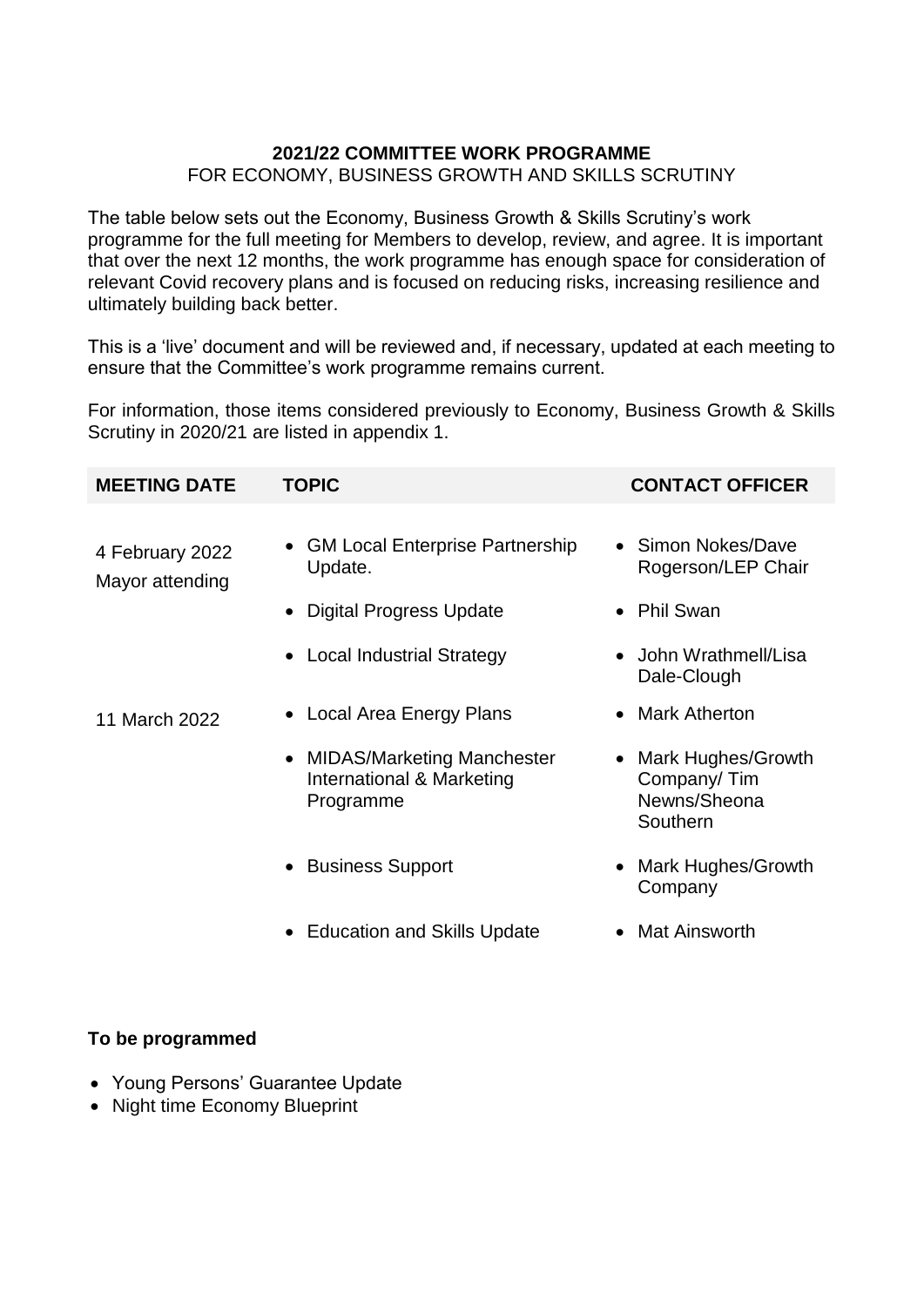# **Appendix 1**

## **Items considered by the Committee 2021/22**

| <b>MEETING DATE</b>                | <b>TOPIC</b>                                                                                    | <b>CONTACT OFFICER</b>                                |
|------------------------------------|-------------------------------------------------------------------------------------------------|-------------------------------------------------------|
| 9 July 2021                        | Economic Impacts of Covid &<br>Brexit (Economy Dashboard);                                      | Simon Nokes/John<br>$\bullet$<br>Wrathmell            |
|                                    | • Living with Covid Plan &<br><b>Refresh of the Greater</b><br>Manchester Strategy.             | • Simon Nokes/John<br><b>Wrathmell/Amy Foots</b>      |
|                                    | <b>Good Employment</b><br>٠                                                                     | • Ian MacArthur (Growth<br>Company)                   |
| 10 September 2021<br>Cancelled     | Skills & Work Plan / Young<br>Persons' Guarantee Update                                         | • Gemma Marsh                                         |
|                                    | <b>Greater Manchester Strategy</b><br>Update                                                    | • Simon Nokes/John<br><b>Wrathmell/Amy Foots</b>      |
|                                    | • Culture Recovery Update                                                                       | • Alison Gordon                                       |
|                                    | • 2022/23 Culture Funding<br>Update (Part B)                                                    | • Alison Gordon                                       |
| 8 October 2021<br>Cancelled        | • Greater Manchester Strategy<br>Update.                                                        | Simon Nokes/John<br>$\bullet$<br>Wrathmell/ Amy Foots |
|                                    | <b>Comprehensive Spending</b><br>$\bullet$<br>Review, Levelling Up and<br>Innovation & Science. | Simon Nokes/John<br>$\bullet$<br>Wrathmell            |
|                                    | • Culture Recovery Update.                                                                      | Simon Nokes/John<br>Wrathmell                         |
|                                    | <b>Young Persons' Guarantee</b><br>Update                                                       | <b>Karen Clarke</b>                                   |
| 12 November 2021<br>Cancelled      | • International Strategy/Trade &<br>Investment;                                                 | Simon Nokes/John<br>Wrathmell                         |
|                                    | • Implementation of the GM<br>Independent Inequalities<br>Commission<br>recommendations.        | Amy Foots/John<br>Wrathmell                           |
|                                    | • Greater Manchester Strategy<br>Update.                                                        | Amy Foots/John Wrathmell                              |
| 10 December 2021<br>Mayor attended | Economic Growth & the<br>Environment;                                                           | • Simon Nokes/John<br>Wrathmell                       |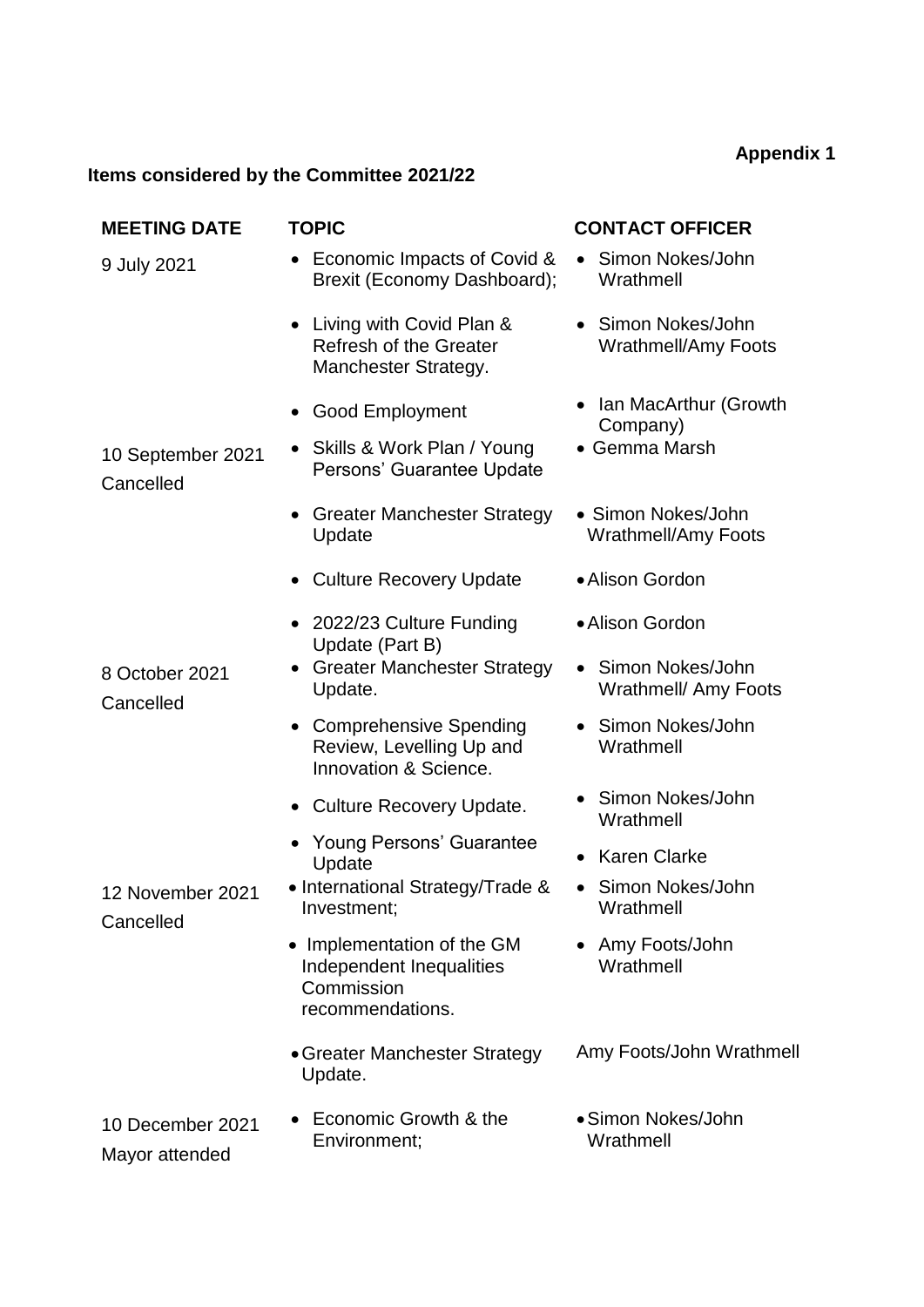- Greater Manchester Strategy Update.
- Simon Nokes/John Wrathmell
- 14 January 2022 . Local Industrial Strategy . Simon Nokes/John
	- Wrathmell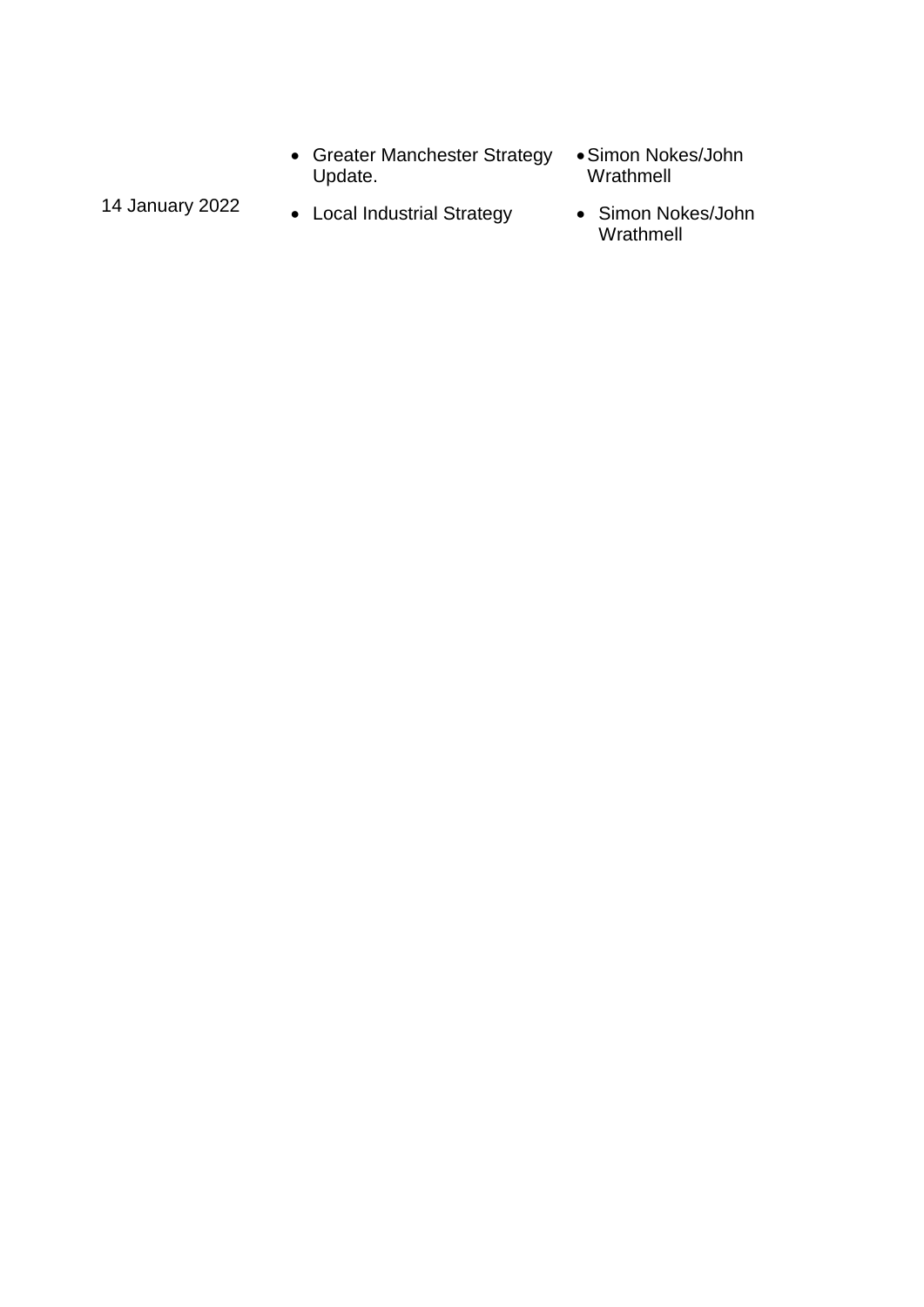## **Appendix 2**

Items considered in 2020-21 by the Economy, Business Growth and Skills Overview and Scrutiny Committee

| <b>MEETING DATE</b> | <b>TOPIC</b>                                                                                                                        | <b>CONTACT OFFICER</b>            |
|---------------------|-------------------------------------------------------------------------------------------------------------------------------------|-----------------------------------|
| 10 July 2020        | <b>Local Industrial Strategy</b>                                                                                                    | <b>Simon Nokes</b>                |
|                     | <b>Innovation and Science</b>                                                                                                       | Steven Heales/John<br>Wrathmell   |
| 11 September 2020   | <b>Work and Skills</b>                                                                                                              | Gemma Marsh                       |
|                     | <b>GM Living with Covid Resilience</b><br>Plan                                                                                      | <b>Simon Nokes</b>                |
|                     | International Strategy/Trade and<br>Investment                                                                                      | <b>Simon Nokes</b>                |
| 9 October 2020      | <b>Business Support inc productivity</b><br>update                                                                                  | Mark Hughes/Growth<br>Company     |
|                     | Northern Growth<br><b>Body/Comprehensive Spending</b><br><b>Review</b>                                                              | <b>Simon Nokes</b>                |
|                     | Development of the Women and<br>Girls' Panel Inc consideration on<br>the report of the Fawcett society on<br>women's employability. | Amy Foots/John Wrathmell          |
| 13 November 2020    | Labour Market & Business Impacts<br>of Covid-19 and Developing a GM<br>Response                                                     | <b>Simon Nokes</b>                |
|                     | <b>Culture Recovery Plan</b>                                                                                                        | Alison Gordon                     |
|                     |                                                                                                                                     | <b>GM Mayor was in attendance</b> |
| 4 December 2020     | <b>GM Local Enterprise Partnership</b><br>Update (deferred to March 2021)                                                           | <b>Simon Nokes</b>                |
|                     | <b>Young Person's Guarantee</b>                                                                                                     | Gemma Marsh/Nicola<br>McLeod      |
| 5 February 2021     | Recovery plan update -look at<br>progress.                                                                                          | <b>Simon Nokes</b>                |
|                     | <b>Local Industrial Strategy</b>                                                                                                    | <b>Simon Nokes</b>                |